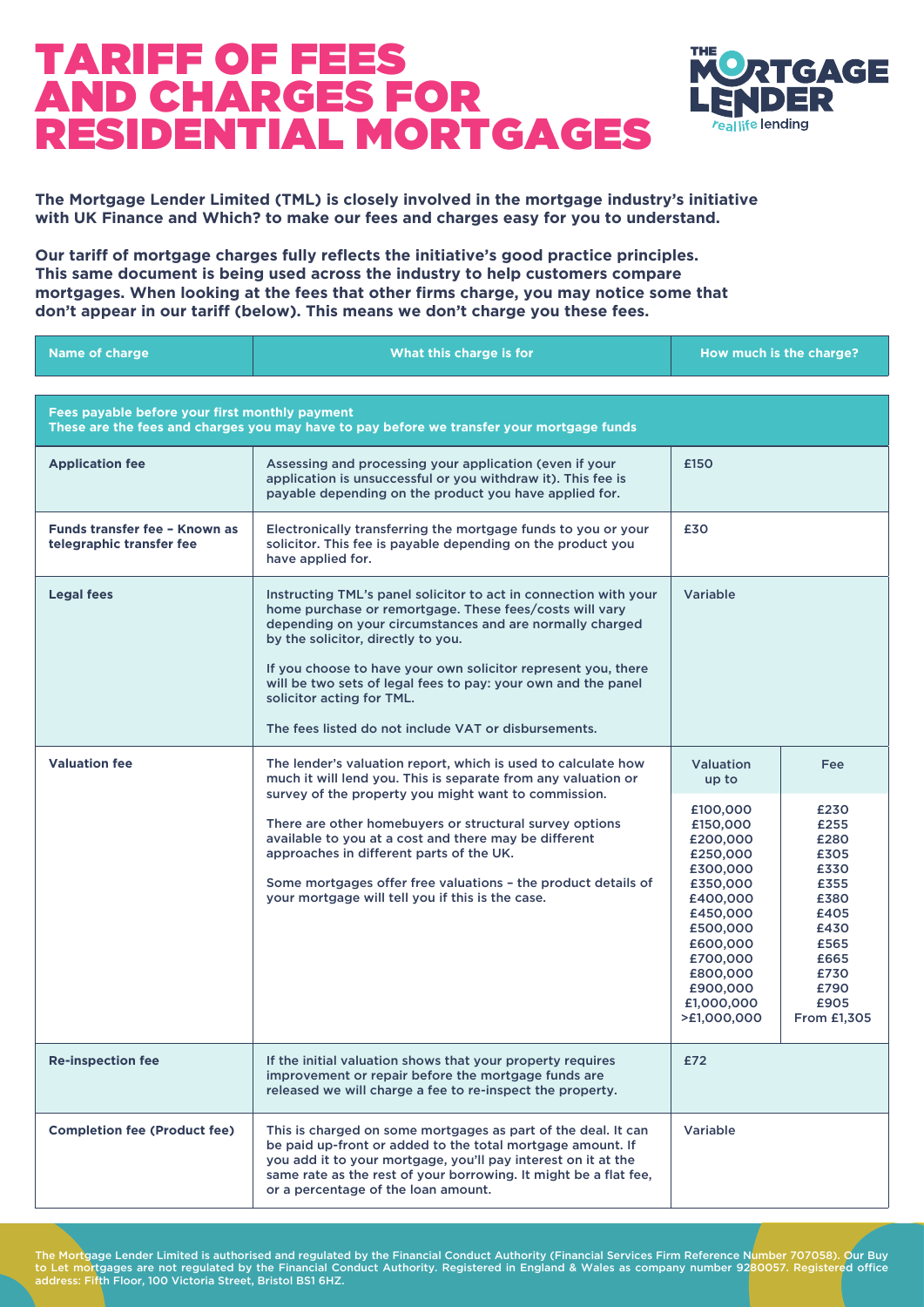

| If you ask us for extra documentation and/or services beyond the standard management of your account |                                                                                                                                                           |     |
|------------------------------------------------------------------------------------------------------|-----------------------------------------------------------------------------------------------------------------------------------------------------------|-----|
| Duplicate/Interim<br>statement fee                                                                   | Requesting a copy of a previous mortgage statement or an<br>interim statement of your account as it stands. It might be paid<br>by you or another lender. | £20 |
| <b>Request for legal</b><br>documentation fee                                                        | Any original documents relating to your mortgage, e.g. title<br>deeds that you ask for.                                                                   | £25 |
| <b>Consent to second charge</b>                                                                      | Where you apply for additional borrowing and an existing<br>charge registered against your property requires postponement<br>to that borrowing.           | £45 |

| If you change your mortgage<br>(note - if you change to a new mortgage product, the 'Before your first mortgage payment' fees may also apply at this stage) |                                                                                                                                                                                                                                                                                                                                                                            |                 |  |
|-------------------------------------------------------------------------------------------------------------------------------------------------------------|----------------------------------------------------------------------------------------------------------------------------------------------------------------------------------------------------------------------------------------------------------------------------------------------------------------------------------------------------------------------------|-----------------|--|
| <b>Early repayment charge</b>                                                                                                                               | You may have to pay this if: you overpay more than your<br>mortgage terms allow; you switch mortgage product or lender<br>during a special rate period (e.g. while you're on a fixed or<br>tracker interest rate).<br>The charge will be a percentage of the amount you repay.<br>The charge varies by product, please refer to your mortgage<br>illustration for details. | <b>Variable</b> |  |
| <b>Capital repayment</b><br>administration fee                                                                                                              | If you choose to make lump sum or regular overpayments<br>on your mortgage and ask that we immediately recalculate<br>your monthly payments we will apply a capital repayment<br>administration fee.                                                                                                                                                                       | £25             |  |
| <b>Change of term fee</b>                                                                                                                                   | Extending or reducing the remaining term of your mortgage.                                                                                                                                                                                                                                                                                                                 | £60             |  |
| <b>Change of repayment</b><br>method fee                                                                                                                    | Transferring all or part of your mortgage from a repayment<br>to an interest-only basis.                                                                                                                                                                                                                                                                                   | £60             |  |
| Partial release of property fee                                                                                                                             | Payable if you want to remove part of the property or land from<br>the mortgage. It covers administration costs, including dealing<br>with the relevant legal deed and issuing letters of consent.                                                                                                                                                                         | £100            |  |
| Change of parties'<br>administration fee-known as<br>transfer of equity                                                                                     | Payable when you ask us to consider adding or removing<br>someone (a 'party') from the mortgage.<br>At TML these costs will be charged regardless of whether<br>we agree to the addition or removal of the other party.                                                                                                                                                    | £150            |  |
| <b>Consent to let fee</b>                                                                                                                                   | If you want to let your property but don't have a buy to let<br>mortgage, you'll pay for each 'consent to let' agreement, where<br>we agree to you letting your property for a set period within<br>your existing owner-occupier mortgage.                                                                                                                                 | £95             |  |
| <b>Giving you a reference</b>                                                                                                                               | Charged if another lender asks us for a mortgage reference,<br>such as how you have managed your mortgage account with us.<br>We will only supply this if you have given us permission.                                                                                                                                                                                    | £50             |  |
| Unpaid ground rent/service<br>charge                                                                                                                        | Charged if you have a leasehold or freehold property<br>and we have to deal with outstanding ground rent.<br>service charge or other arrears. If the arrears remain<br>unpaid we may decide to pay them, adding the amount<br>to your mortgage or loan account.                                                                                                            | £50             |  |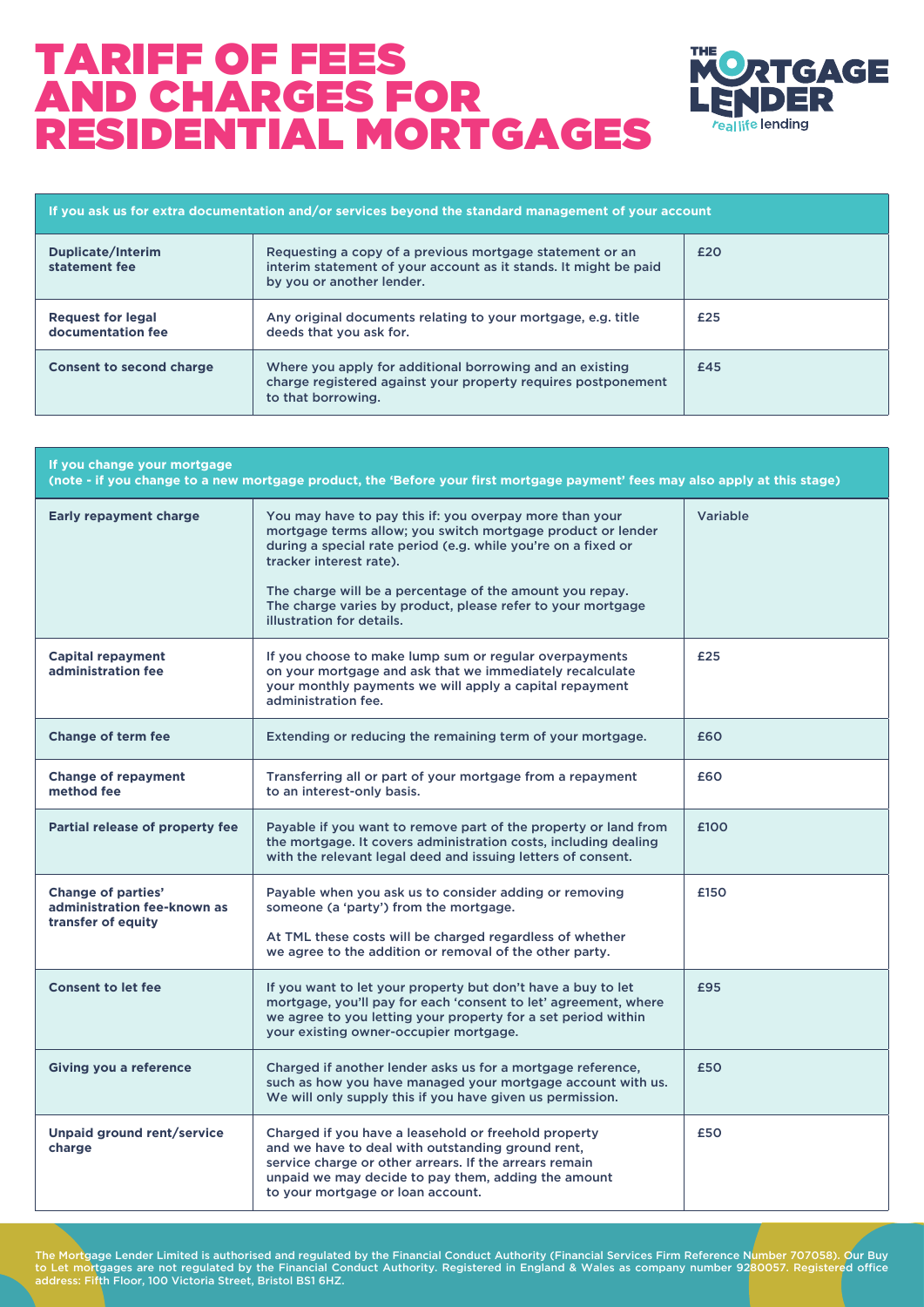

| regardless of whether we agree to your porting your mortgage<br>and will be in addition to fees which apply under the 'fees<br>payable on application' and 'fees payable at the end of the<br>mortgage' sections. Please see your illustration for details. | Payable when you ask us to consider allowing you to move<br>Porting your mortgage | your mortgage to a new property. These costs will be charged | £150 |  |
|-------------------------------------------------------------------------------------------------------------------------------------------------------------------------------------------------------------------------------------------------------------|-----------------------------------------------------------------------------------|--------------------------------------------------------------|------|--|
|-------------------------------------------------------------------------------------------------------------------------------------------------------------------------------------------------------------------------------------------------------------|-----------------------------------------------------------------------------------|--------------------------------------------------------------|------|--|

**If you are unable to pay your mortgage** these are the most common charges you may have to pay if you fail to keep up with your mortgage payments. Some charges, for example, these covering unpaid/returned direct debits or cheques, occur at the early stages of your inability to pay (arrears). Other charges, for example, relating to our repossession of the property, may apply later in the process and will be dependent on your circumstances.

| <b>Unpaid/Returned</b><br>direct debit or cheque | Payable when your nominated bank rejects a direct debit<br>collection, or your payment by cheque is returned unpaid by<br>your bank.                                                                                                                                                                                                                                                                           | £12      |
|--------------------------------------------------|----------------------------------------------------------------------------------------------------------------------------------------------------------------------------------------------------------------------------------------------------------------------------------------------------------------------------------------------------------------------------------------------------------------|----------|
| <b>Arrears fee</b>                               | You may be charged an arrears fee on a monthly basis, or<br>when specific events happen in the management of your<br>account when you are in arrears. This covers charges in<br>respect of your account if you fall behind with your payments.<br>At TML this charge will not be applied provided you<br>successfully maintain payments to an agreed arrangement or<br>make material payments to your account. | £35      |
| <b>Arrears home visit</b>                        | Arranging an agent to visit you at home when we are unable<br>to make contact with you by letter or telephone to discuss<br>vour arrears.                                                                                                                                                                                                                                                                      | £95      |
| <b>Appointment of a Rent</b><br><b>Receiver</b>  | For appointing and the ongoing management of a Law of<br>Property Act receiver to intercept rent on an account which<br>is in arrears and the property has been rented out. This fee<br>will be variable dependent on the firm instructed and the rent<br>being received.                                                                                                                                      | Variable |
| <b>Commencement of legal</b><br>proceedings      | Instructing solicitors to commence legal proceedings against<br>you to recover arrears and/or repossess your property.                                                                                                                                                                                                                                                                                         | £100     |

| <b>Possession Fees</b>                  |                                                                                                                                    |     |
|-----------------------------------------|------------------------------------------------------------------------------------------------------------------------------------|-----|
| <b>Possessions</b><br><b>Management</b> | To cover additional account management activity when<br>your property is in possession. This fee is payable on a<br>monthly basis. | £45 |

| <b>Ending your mortgage term</b> |                                                                                                                                                                                                                                                                                                                                                                                                                                                                                                                                                                             |      |
|----------------------------------|-----------------------------------------------------------------------------------------------------------------------------------------------------------------------------------------------------------------------------------------------------------------------------------------------------------------------------------------------------------------------------------------------------------------------------------------------------------------------------------------------------------------------------------------------------------------------------|------|
| Mortgage exit fee                | You may have to pay this if:<br>. your mortgage term comes to an end;<br>. you transfer the loan to another lender; or<br>• you transfer borrowing from one property to another.<br>This is payable either at the end of the mortgage term,<br>or before the end of your mortgage term if you transfer<br>the loan to another lender or another property (known as<br>'redemption').<br>You may be charged a separate fee by your solicitor or<br>licensed or qualified conveyancer for their work relating to<br>redemption of the mortgage and discharge of the security. | £115 |